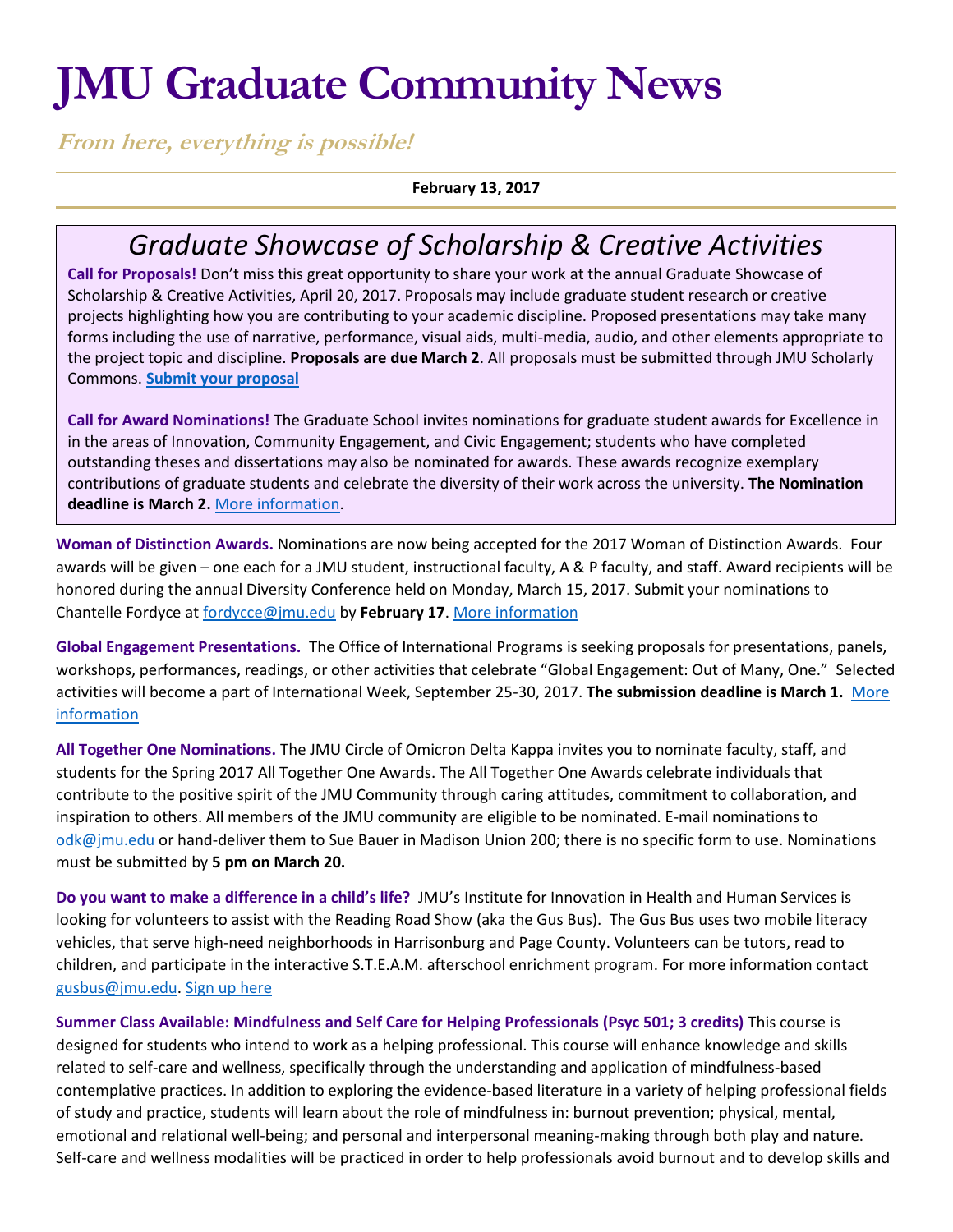attitudes that can help them thrive in their work. Finally, students will have the opportunity to explore their own professional identities in greater depth, and to offer interdisciplinary education and best practices in a collaborative classroom environment. This course meets during the first six weeks of summer, Tuesdays & Thursdays 3:30-5:30, and June 1<sup>st</sup> and 8<sup>th</sup> 9:30-4:30. For more information, contact Dr. Tammy Gilligan [\(gilligtd@jmu.edu\)](mailto:gilligtd@jmu.edu).

**TGS Travel Grants.** Are you traveling to present your scholarship or creative work at a conference? All graduate students who are making a presentation at a conference are eligible to apply for a travel grant through The Graduate School. If you receive a travel grant, not only can you reduce the cost of professional travel, but you can also include this competitive award as an accomplishment on your resume. Please use the application form on the TGS website, and be sure to follow the submission instructions. **The final deadline for this semester is March 31**. [More information](http://www.jmu.edu/grad/current-students/awards/travel-grants.shtml)

**Need a Job?** Currently, there are currently 13 graduate assistantships, 15 student positions, and 7 wage positions, for which graduate students might qualify, posted on JMU's [Joblink.](https://joblink.jmu.edu/applicants/jsp/shared/frameset/Frameset.jsp?time=1472213991546)

## **Upcoming Events & Deadlines**

- **Valentine's Day.** February 14.
- **Interviewing Workshop.** February 17, 11am, Student Success Center 3270. Sponsored by JMU Office of Career and Academic Planning.
- **Learning Strategies Workshop:** The GSA, The Cohen Center, and Learning Strategies Instruction are teaming up to provide students with a writing workshop. Students will learn about techniques, such as backwards mapping, that should be helpful when completing a thesis. February 17, 3 pm, Cohen Center (Wilson 107).
- **Are We Smart Enough to Know How Smart Animals Are?** Attend a lecture by Dr. Frans De Waal, the Charles Howard Candler professor of Primate Behavior in the Emory University psychology department in Atlanta, Georgia, and director of the Living Links Center at the Yerkes National Primate Research Center. Dr. Waal will provide a general overview of the methods and findings of animal studies with an accent on primates and elephants, but also including octopuses, corvids, cetaceans, and fish. The central message of this new science, known as evolutionary cognition, is one of mental continuity across all species, with human intelligence being a variety of animal intelligence. This event is sponsored by the Cohen Center. February 20, 5 pm, Wilson Hall Auditorium. [More information](http://www.jmu.edu/events/cohencenter/2017/2-20-dewaal.shtml)
- **GSA Happy Hour:** February 24, 5-7 pm at Pale Fire Brewing Co.
- **GSA Meeting:** February 26, 5-6 pm. Cohen Center (Wilson 107)
- **Restorative Practices Workshop.** The Office for Student Accountability and Restorative Practices will be hosting a workshop designed to introduce the concepts and practical applications of restorative practices to the JMU community. Just looking for an overview? Register for Day 1 only! Want to go the extra step and learn how to facilitate, volunteer, and apply restorative practices? Register for all three days! [Register here](http://jmu.co1.qualtrics.com/jfe/form/SV_4Yi5oMo4Ehyi2cB)
- **Spring Break**: March 6-10.
- **JMU Giving Day! March 14, 2017.** Help support JMU's Graduate Students!
- **Thesis/dissertation due to The Graduate School:** April 19.
- **May Graduate Commencement**: May 4.

For additional events of possible interest, regularly check<http://www.jmu.edu/events>

#### **Tips from TGS (The Graduate School)**

**Graduate Polices.** You are responsible to read and follow the graduate policies set forth in th[e Graduate Catalog.](http://jmu.edu/catalog) Important information regarding degree progress, including rules for successful progression and continuous enrollment are also on the [Graduate School website](http://www.jmu.edu/grad/current-students/degree-progress/beginning.shtml)